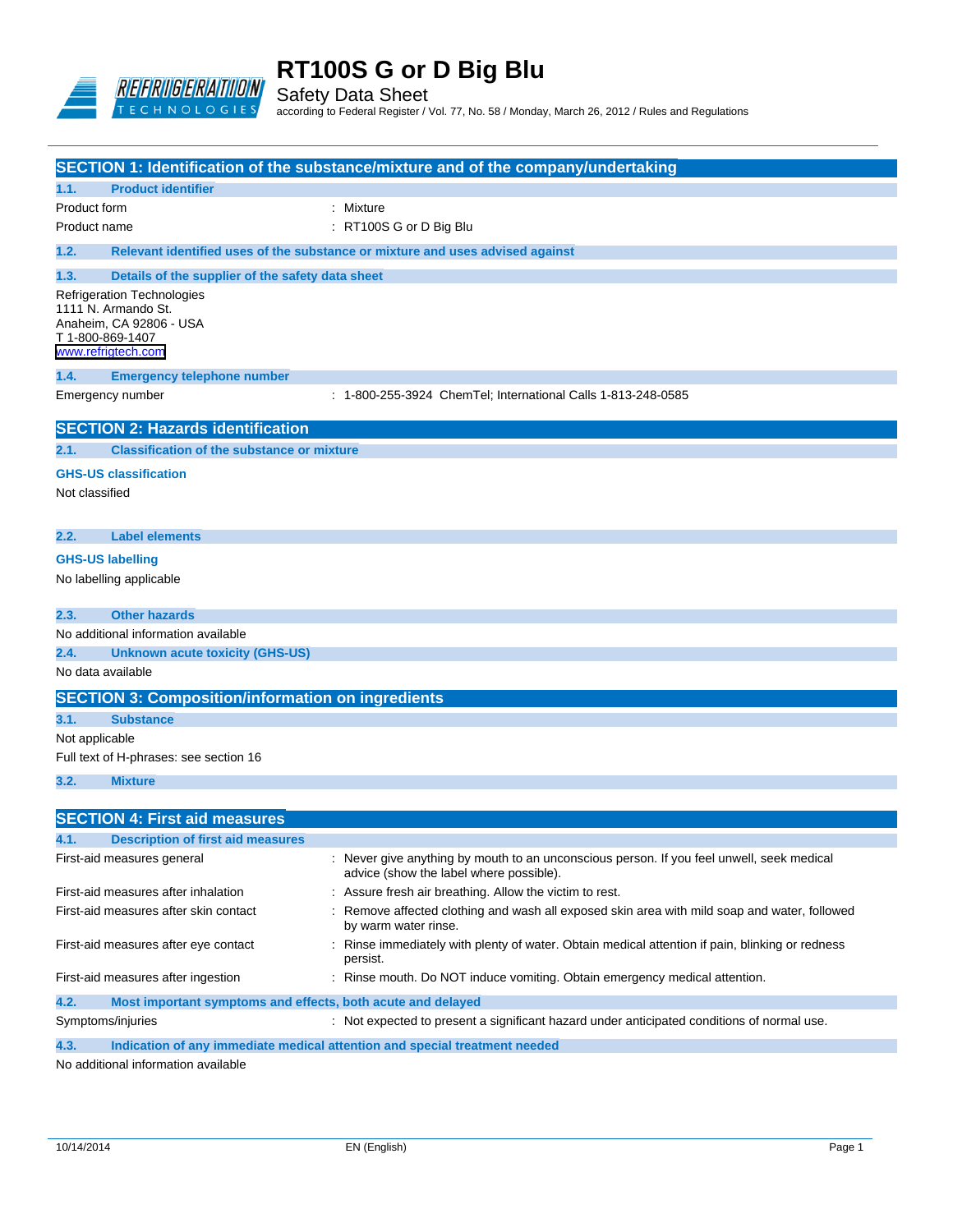Safety Data Sheet according to Federal Register / Vol. 77, No. 58 / Monday, March 26, 2012 / Rules and Regulations

| <b>SECTION 5: Firefighting measures</b>                                                                 |                                                                                                     |
|---------------------------------------------------------------------------------------------------------|-----------------------------------------------------------------------------------------------------|
| <b>Extinguishing media</b><br>5.1.                                                                      |                                                                                                     |
| Suitable extinguishing media                                                                            | : Foam. Dry powder. Carbon dioxide. Water spray. Sand.                                              |
| Unsuitable extinguishing media                                                                          | : Do not use a heavy water stream.                                                                  |
| 5.2.<br>Special hazards arising from the substance or mixture                                           |                                                                                                     |
| No additional information available                                                                     |                                                                                                     |
| 5.3.<br><b>Advice for firefighters</b>                                                                  |                                                                                                     |
| Firefighting instructions                                                                               | : Use water spray or fog for cooling exposed containers. Exercise caution when fighting any         |
|                                                                                                         | chemical fire. Avoid (reject) fire-fighting water to enter environment.                             |
| Protection during firefighting                                                                          | : Do not enter fire area without proper protective equipment, including respiratory protection.     |
| <b>SECTION 6: Accidental release measures</b>                                                           |                                                                                                     |
| 6.1.<br>Personal precautions, protective equipment and emergency procedures                             |                                                                                                     |
| 6.1.1.                                                                                                  |                                                                                                     |
| For non-emergency personnel                                                                             |                                                                                                     |
| Emergency procedures                                                                                    | : Evacuate unnecessary personnel.                                                                   |
| 6.1.2.<br>For emergency responders                                                                      |                                                                                                     |
| Protective equipment                                                                                    | : Equip cleanup crew with proper protection.                                                        |
| <b>Emergency procedures</b>                                                                             | : Ventilate area.                                                                                   |
| 6.2.<br><b>Environmental precautions</b>                                                                |                                                                                                     |
| Prevent entry to sewers and public waters. Notify authorities if liquid enters sewers or public waters. |                                                                                                     |
| 6.3.<br>Methods and material for containment and cleaning up                                            |                                                                                                     |
| Methods for cleaning up                                                                                 | : Soak up spills with inert solids, such as clay or diatomaceous earth as soon as possible. Collect |
|                                                                                                         | spillage. Store aways from other materials.                                                         |
| 6.4.<br><b>Reference to other sections</b>                                                              |                                                                                                     |
| See Heading 8. Exposure controls and personal protection.                                               |                                                                                                     |
| <b>SECTION 7: Handling and storage</b>                                                                  |                                                                                                     |
| <b>Precautions for safe handling</b><br>7.1.                                                            |                                                                                                     |
| Precautions for safe handling                                                                           | Wash hands and other exposed areas with mild soap and water before eating, drinking or              |
|                                                                                                         | smoking and when leaving work. Provide good ventilation in process area to prevent formation        |
|                                                                                                         | of vapour.                                                                                          |
| 7.2.<br>Conditions for safe storage, including any incompatibilities                                    |                                                                                                     |
| Storage conditions                                                                                      | : Keep only in the original container in a cool, well ventilated place away from : Keep container   |
|                                                                                                         | closed when not in use.                                                                             |
| Incompatible products                                                                                   | Strong bases. Strong acids.                                                                         |
| Incompatible materials                                                                                  | Sources of ignition. Direct sunlight.                                                               |
| Storage temperature                                                                                     | : $> = 25 (5 - 42) °C$                                                                              |
| 7.3.<br><b>Specific end use(s)</b>                                                                      |                                                                                                     |
| No additional information available                                                                     |                                                                                                     |
| <b>SECTION 8: Exposure controls/personal protection</b>                                                 |                                                                                                     |
| 8.1.<br><b>Control parameters</b>                                                                       |                                                                                                     |
| No additional information available                                                                     |                                                                                                     |
|                                                                                                         |                                                                                                     |
| <b>Exposure controls</b><br>8.2.                                                                        |                                                                                                     |
| Personal protective equipment                                                                           | : Avoid all unnecessary exposure.                                                                   |
| Hand protection                                                                                         | : Wear protective gloves.                                                                           |
| Eye protection                                                                                          | : Chemical goggles or safety glasses.                                                               |

- Respiratory protection **in the set of the COV** wear appropriate mask.
- Other information : Do not eat, drink or smoke during use.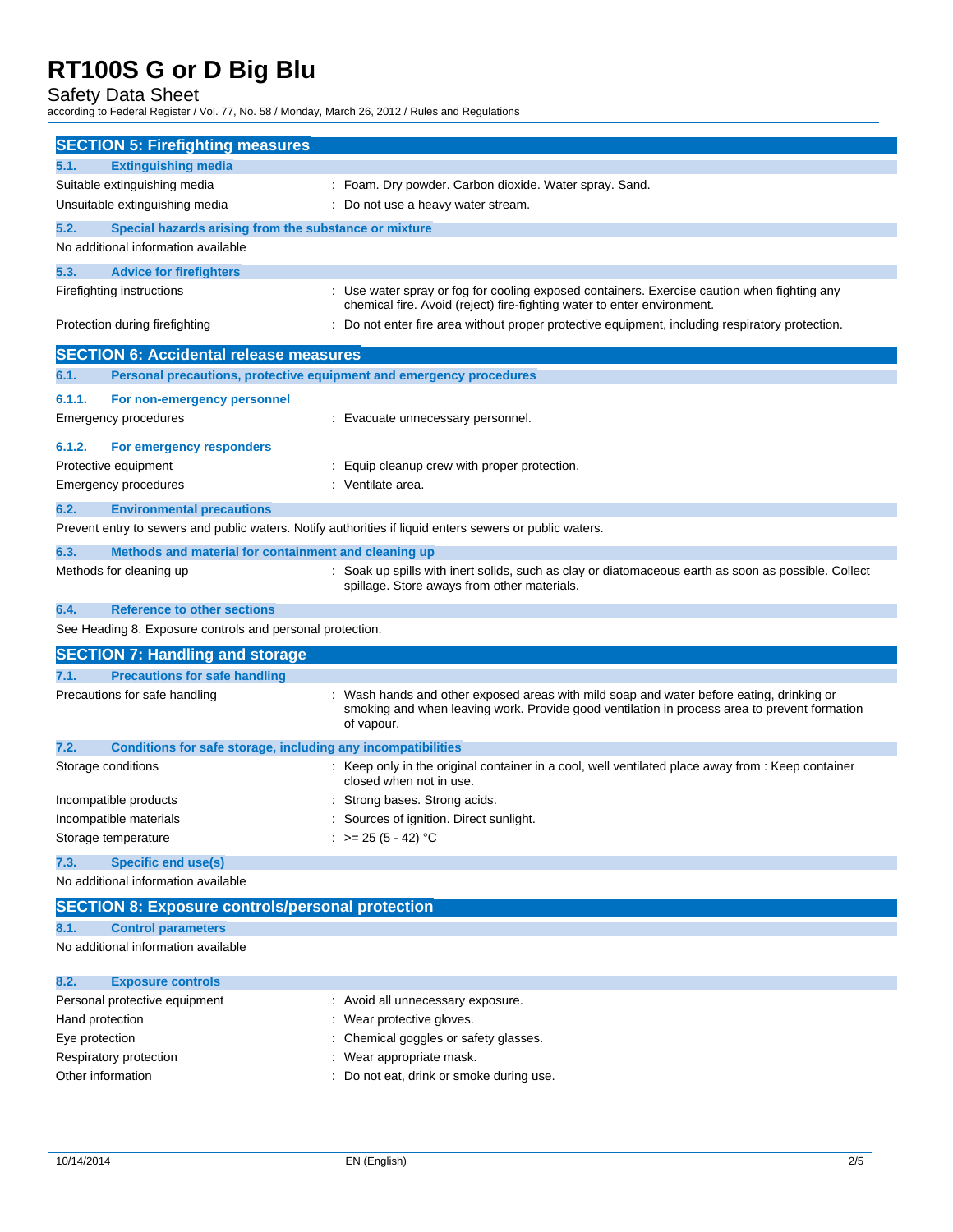Safety Data Sheet according to Federal Register / Vol. 77, No. 58 / Monday, March 26, 2012 / Rules and Regulations

| <b>SECTION 9: Physical and chemical properties</b>            |                             |
|---------------------------------------------------------------|-----------------------------|
| 9.1.<br>Information on basic physical and chemical properties |                             |
| Physical state                                                | : Liquid                    |
| Colour                                                        | $:$ Blue.                   |
| Odour                                                         | Characteristic odour.       |
| Odour threshold                                               | : No data available         |
| pH                                                            | $\therefore$ >= 7.5 (7 - 8) |
| Relative evaporation rate (butylacetate=1)                    | : No data available         |
| Melting point                                                 | : No data available         |
| Freezing point                                                | : $\leq 0$ °C               |
| Boiling point                                                 | : $> = 100 °C$              |
| Flash point                                                   | : None                      |
| Self ignition temperature                                     | : No data available         |
| Decomposition temperature                                     | : No data available         |
| Flammability (solid, gas)                                     | : No data available         |
| Vapour pressure                                               | : No data available         |
| Relative vapour density at 20 °C                              | : No data available         |
| Relative density                                              | : No data available         |
| Density                                                       | $:$ >= 1.04 g/ml            |
| Solubility                                                    | : Soluble in water.         |
| Log Pow                                                       | No data available           |
| Log Kow                                                       | No data available           |
| Viscosity, kinematic                                          | : No data available         |
| Viscosity, dynamic                                            | : No data available         |
| <b>Explosive properties</b>                                   | : No data available         |
| Oxidising properties                                          | : No data available         |
| <b>Explosive limits</b>                                       | : No data available         |
| 9.2.<br><b>Other information</b>                              |                             |
| VOC content                                                   | : 0 g/l                     |
| <b>SECTION 10: Stability and reactivity</b>                   |                             |
| 10.1.<br><b>Reactivity</b>                                    |                             |
| No additional information available                           |                             |
| 10.2.<br><b>Chemical stability</b>                            |                             |
| Not established.                                              |                             |
| <b>Possibility of hazardous reactions</b><br>10.3.            |                             |
| Not established.                                              |                             |
| <b>Conditions to avoid</b><br>10.4.                           |                             |
| Direct sunlight. Extremely high or low temperatures.          |                             |
| 10.5.<br><b>Incompatible materials</b>                        |                             |
| Strong acids. Strong bases.                                   |                             |
| 10.6.<br><b>Hazardous decomposition products</b>              |                             |
| fume. Carbon monoxide. Carbon dioxide.                        |                             |
| <b>SECTION 11: Toxicological information</b>                  |                             |
| Information on toxicological effects<br>11.1.                 |                             |
|                                                               |                             |
| Acute toxicity                                                | : Not classified            |
| Skin corrosion/irritation                                     | : Not classified            |
|                                                               | $pH: z = 7.5 (7 - 8)$       |
|                                                               |                             |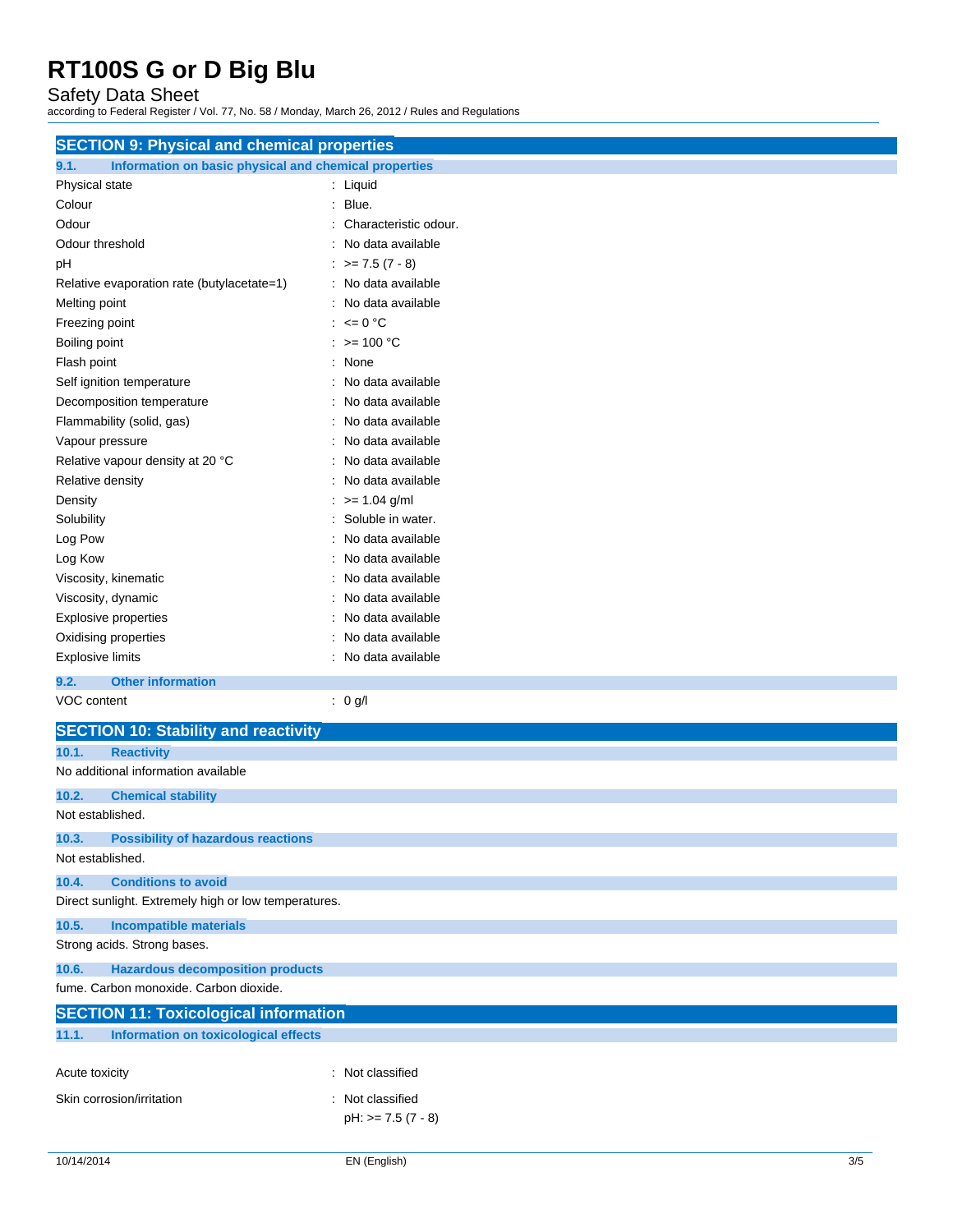Safety Data Sheet according to Federal Register / Vol. 77, No. 58 / Monday, March 26, 2012 / Rules and Regulations

| Serious eye damage/irritation                    | : Not classified                                                    |
|--------------------------------------------------|---------------------------------------------------------------------|
|                                                  | $pH: z = 7.5 (7 - 8)$                                               |
| Respiratory or skin sensitisation                | : Not classified                                                    |
| Germ cell mutagenicity                           | : Not classified                                                    |
| Carcinogenicity                                  | : Not classified                                                    |
| Reproductive toxicity                            | : Not classified                                                    |
| Specific target organ toxicity (single exposure) | : Not classified                                                    |
|                                                  |                                                                     |
| Specific target organ toxicity (repeated         | : Not classified                                                    |
| exposure)                                        |                                                                     |
| Aspiration hazard                                | : Not classified                                                    |
| Potential Adverse human health effects and       | : Based on available data, the classification criteria are not met. |
| symptoms                                         |                                                                     |

|                   | <b>SECTION 12: Ecological information</b> |                                                                     |
|-------------------|-------------------------------------------|---------------------------------------------------------------------|
| 12.1.             | <b>Toxicity</b>                           |                                                                     |
| Ecology - general |                                           | : Readily biodegradable 28 days.                                    |
| 12.2.             | <b>Persistence and degradability</b>      |                                                                     |
|                   | RT100S G or D Big Blu                     |                                                                     |
|                   | Persistence and degradability             | Biodegradable in the soil. Biodegradable in water. Not established. |
| 12.3.             | <b>Bioaccumulative potential</b>          |                                                                     |
|                   | RT100S G or D Big Blu                     |                                                                     |
|                   | Bioaccumulative potential                 | Not established.                                                    |
| 12.4.             | <b>Mobility in soil</b>                   |                                                                     |
|                   | RT100S G or D Big Blu                     |                                                                     |
| Ecology - soil    |                                           | Not toxic to plants. Not toxic to animals.                          |
|                   |                                           |                                                                     |
| 12.5.             | <b>Other adverse effects</b>              |                                                                     |

Other information **contains the environment.** : No other effects known. Avoid release to the environment.

| <b>SECTION 13: Disposal considerations</b>                  |                                                                                                                  |
|-------------------------------------------------------------|------------------------------------------------------------------------------------------------------------------|
| 13.1.<br>Waste treatment methods                            |                                                                                                                  |
| Waste disposal recommendations<br>Ecology - waste materials | : Dispose in a safe manner in accordance with local/national regulations.<br>: Avoid release to the environment. |
| <b>SECTION 14: Transport information</b>                    |                                                                                                                  |
| In accordance with DOT                                      |                                                                                                                  |

| No dangerous good in sense of transport regulations |                                           |
|-----------------------------------------------------|-------------------------------------------|
| <b>Additional information</b>                       |                                           |
| Other information                                   | : No supplementary information available. |

## **ADR**

Transport document description :  $\cdot$  :

### **Transport by sea**

No additional information available

## **Air transport**

No additional information available

## **SECTION 15: Regulatory information**

## **15.1. US Federal regulations**

No additional information available